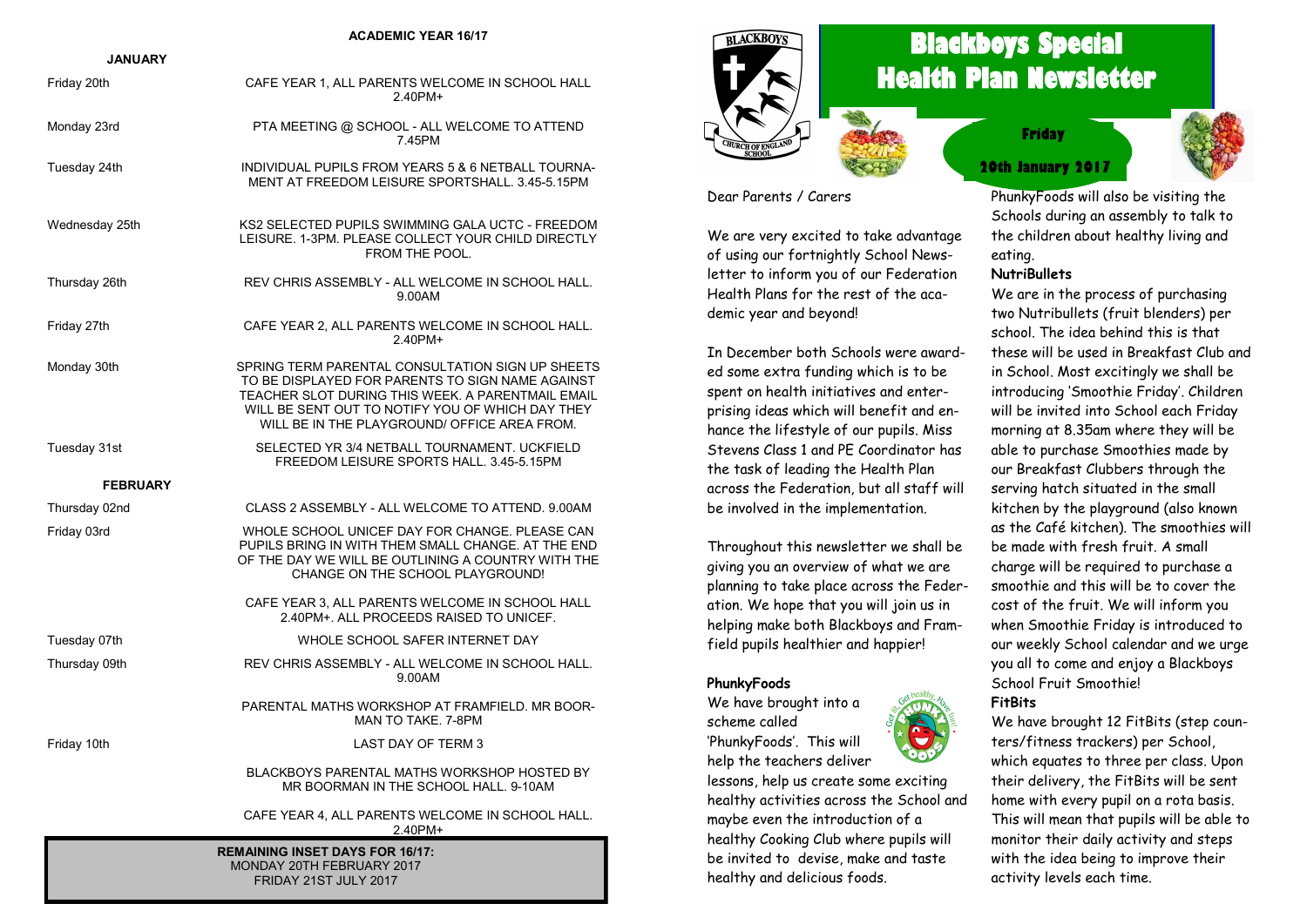### **Community Chef**

We are very excited about local Community Chef, Robin Van Creveld spending time at both schools. Robin is a Chef

with a passion for engaging children with healthy, quick, delicious food. We have arranged three sessions at each school where Robin will be joining us for the day. Please see below details. Make sure you put a note in your diary! As you will see we will be inviting Parents to attend the final session in the School Hall. Robin will be sharing some of his favourite stress free, family friendly and healthy dishes. We very much look forward to seeing you there!

| <b>DATE</b>                                                   | <b>SESSION</b>                                                            | <b>FOR WHOM</b>         |
|---------------------------------------------------------------|---------------------------------------------------------------------------|-------------------------|
| <b>WEDNESDAY 29TH</b><br><b>MARCH</b><br>ALL DAY, SCHOOL HALL | HANDS ON FOOD WORK-<br><b>SHOP SFSSIONS</b><br>THROUGHOUT THE DAY         | $KSI - CLASSFS 1 AND 2$ |
| WFDNESDAY 19TH APRIL<br>ALL DAY, SCHOOL HALL                  | <b>HEALTHY LUNCHBOX</b><br><b>SESSIONS THROUGH-</b><br><b>OUT THE DAY</b> | $KS2 - CLASSFS 3 AND 4$ |
| WEDNESDAY 26TH APRIL<br>2-3PM. SCHOOL HALL                    | COOKING FOR LIFF.<br>PARENTAL WORKSHOPS                                   | <b>ALL PARENTSI</b>     |

### **Playground Markings**

#### Netball Courts

Our Netball court lines will be being re-painted so they appear clearer and fresher. This will help not only help our Netball players to identify the court more clearly but will also assist the

teaching of PE as the lines are used for other outside games as well. Golden Footsteps, the Daily Mile!

From research carried out, it is apparent that the earlier children are engaged in an active healthy lifestyle, the more likely they are to carry this on throughout their life. KS1 will be treading the Golden Footsteps, the Daily Mile which will be

appearing on the playground over the Spring term. For 15 minutes during  $\mathscr{P}$ the school day both Class 1 and 2 will be encouraged to follow the Golden Footstep markings as many times as they possibly can. KS2 will of course be able to initiate this themselves at playtimes and also during the weekly Friday

afternoon 'Golden Time'. For more information on the daily

mile take a look at www.thedailymile.co.uk/

#### **Fruit for KS2**



**COMMUNITY**<br>CHEF good food for all

We are currently negotiating a deal with the suppliers of our KS1 fruit to enable us to offer fruit at playtimes to

KS2. Akin to fruit/veg being offered daily in class at morning break to our Class 1/2 pupils, we are hoping to be able to offer this to pupils within Classes 3/4 later this term. If your child is in KS2, please for the moment continue to send your child in with fruit/fruit based snack for mid-morning break. We will of course inform you when we have fruit available to our pupils free of charge in school.



#### **Allergy awareness**

As you may be aware, we have a number of children at school with allergies. Due to this, the Governors have recently drawn up a new Allergy Awareness Policy, which we will send to parents in due course. As part of this policy we ask parents to refrain from sending peanut based products into school. This is important for both packed lunches and birthday related treats. It is vitally important for us that all children are safe within school and we know we can rely on parents making sensible choices. If you require any further information on this, please do not hesitate to contact Mr Sullivan.

## **DATE FOR YOUR DIARY BLACKBOYS HEALTHY**

**EATING WEEK! MONDAY 05TH JUNE—FRIDAY 10TH JUNE 2017**

**WE ARE VERY EXCITED TO ANNOUNCE THAT DURING THE FORTHCOMING TERMS MORE PARENTAL WORKSHOPS WILL BE OFFERED. PLEASE SEE THE FLYER ENCLOSED REGARDING FORTH-COMING MATHS PARENTAL WORKSHOPS.**

Gold Book Awards for week of 9th January:

Class 1 Josh Saunders: For painting a super lion. Jacob Fordham: For careful presentation. Finlay Taylor: For making progress with his phonics.

Class 2 George Saunders: For making progress with his phonics. Heidi Saunders: For telling the time. Faye Ward: For having a good attitude to learning.

Class 3 Alice Lynch: For super tenths work. Finley Patey: For his descriptive writing. Saffron Bell: For very descriptive writing.

Class 4 Benedict Field: For a generally excellent week. Reuben Beebee: For excellent work on fractions.

**CLASS 2 ASSEMBLY IS TO TAKE PLACE ON THURSDAY 03RD FEBRUARY 2017. ALL PARENTS WELCOME TO ATTEND IN THE SCHOOL HALL 9.00AM.**